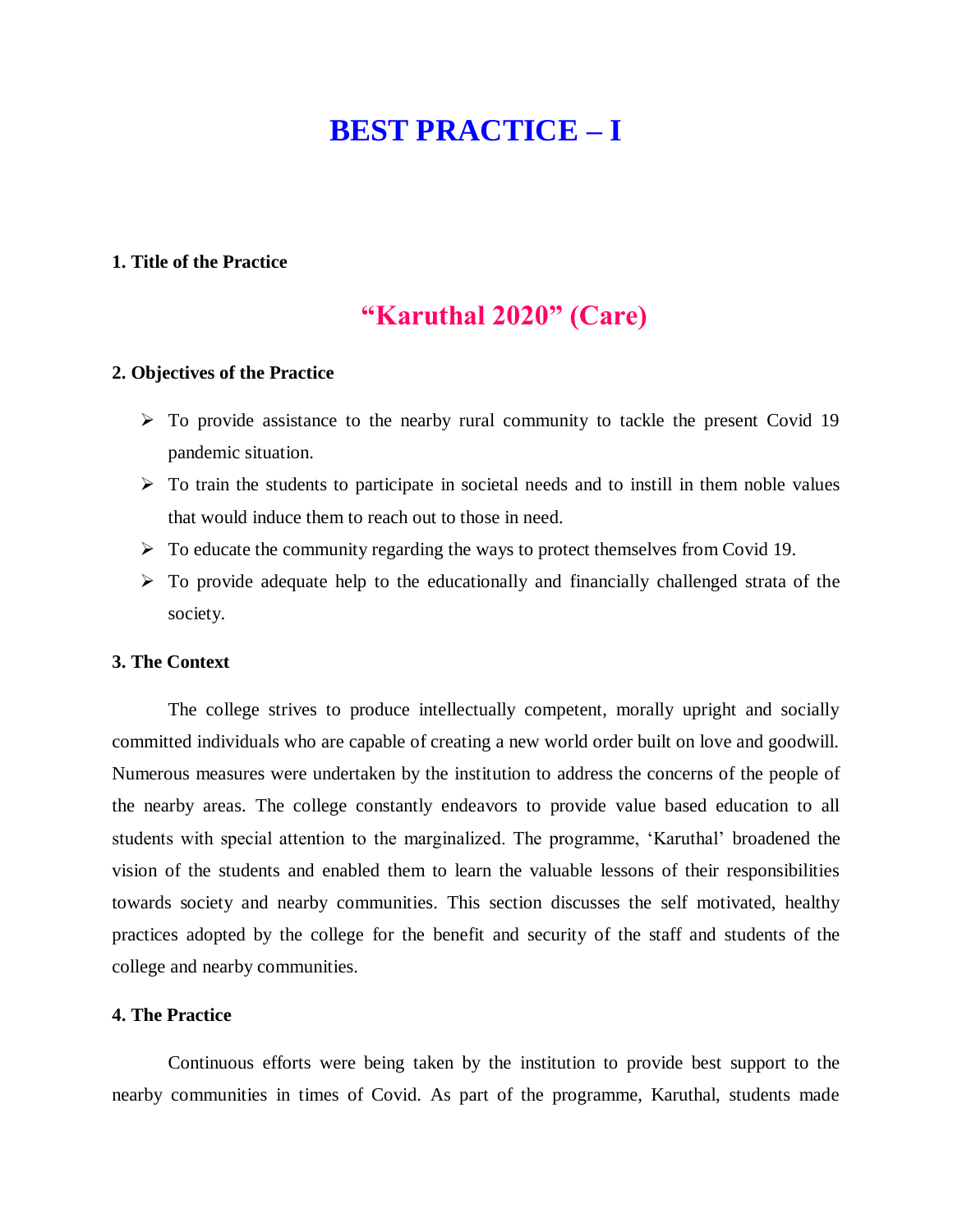masks and sanitizers and distributed these free among teachers, students and the general public. Wheel chairs, walking stick, soft bed, medicine and food kit were distributed as part of palliative care activities. The students talked to the members of the nearby community about the Covid 19 pandemic. They also answered their questions and shared facts about the pandemic which enabled them to cope with their own stress. Such activities provided opportunities for the students to provide more stable support to those around them and prepare them to deal with the unpleasant situation of Covid 19 pandemic.

### **5. Evidence of Success**

Social responsibility is an essential part of education. 'Karuthal' was an immense success as it benefitted both the students and the local community. The students who took part in the various activities of 'Karuthal' recognized the need to create a better world for the deprived and the needy with special focus on the lesser privileged members of the society. Voluntary donations from the students and the faculty helped to address the problems faced by several people to a great extent. The programme was successful as it could instill in the students a moral and spiritual temper which can lead to their holistic development. The programme also benefitted the students as it helped to prepare them for a socially committed life.

### **6. Problems Encountered and Resources Required**

One of the problems encountered was the difficulty to convince people regarding the significance of the usage of masks and sanitizers. It was observed that the people found it difficult to use of masks properly. The students also had to be careful about their own health. Another problem was that the programme could not be conducted on a regular basis as the student participants had to return to their studies. The expenses involved were shared by the students and staff by voluntary contribution. NCC/NSS volunteers also participated enthusiastically in making this venture a success.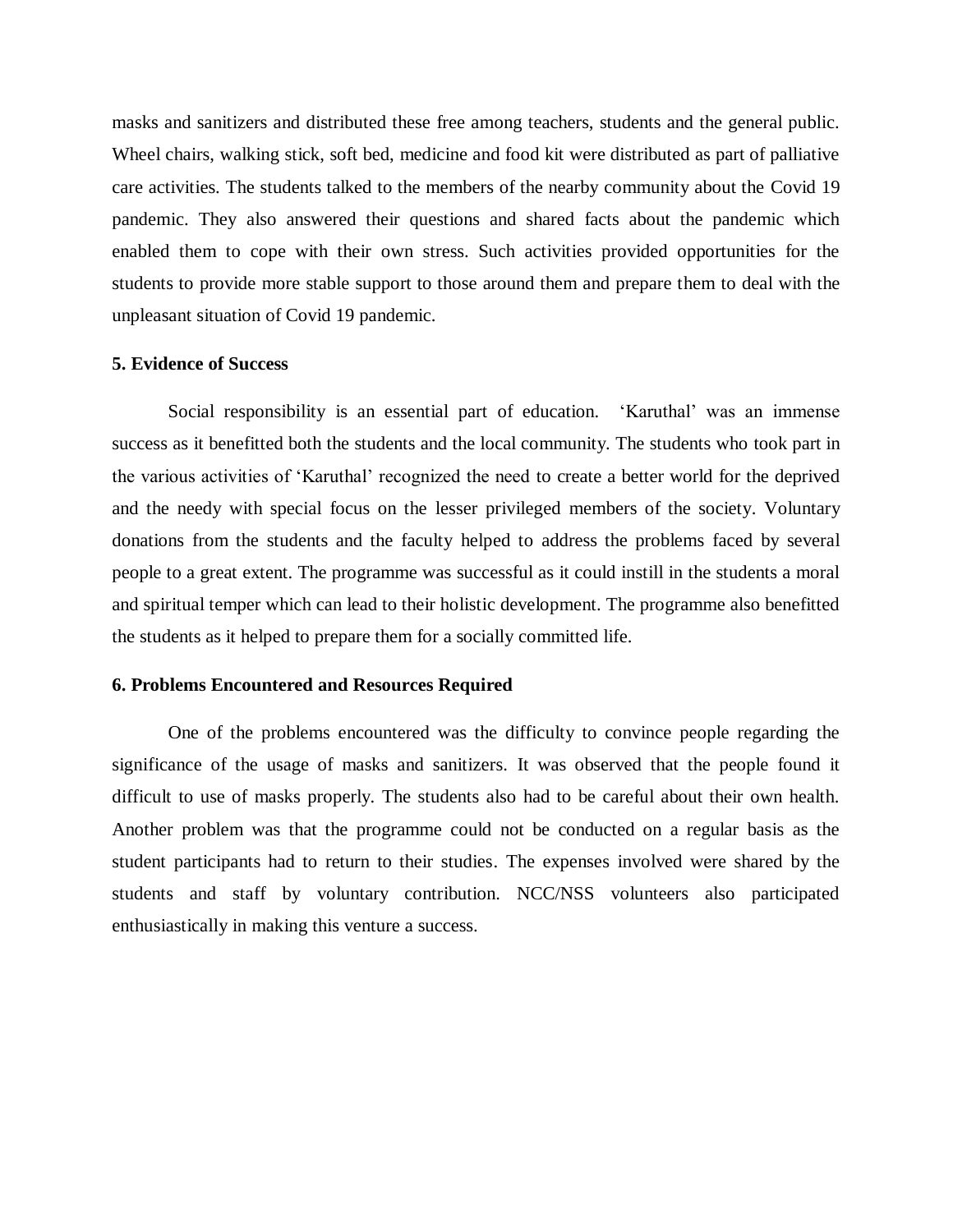# **BEST PRACTICE - II**

### **1. Title of the Practice**

## **"Greening the Earth"**

### **2. Objectives of the Practice**

- $\triangleright$  To implement new methods to utilize resources
- $\triangleright$  To educate students about the necessity of preserving environment
- $\triangleright$  To educate students about the importance of trees
- $\triangleright$  To conserve local biodiversity

### **3. The Context**

The college has always striven to maintain a greener and cleaner environment. The painstaking efforts of the students and staff has successfully transformed the college and nearby areas into a green oasis of shady palms and fruit bearing trees. This helped in environmental protection as well as to maintain ecological balance.

### **4. The Practice**

The students and teachers were actively involved in planting tree saplings and cleaning programmes in and around the college. A few families were selected to spread the awareness regarding maintenance of garden. Gardens were set up in a few selected nearby houses. Activities were classified into those done within the campus and those done outside the campus. Placards with messages on Environmental Conservation were fixed at different locations in the college. Events like talks by experts, quiz, essay writing, slogan writing etc. were organized to create awareness among students. Important days related to the environment were observed in the college with competitions and poster displays.

### **5. Evidence of Success**